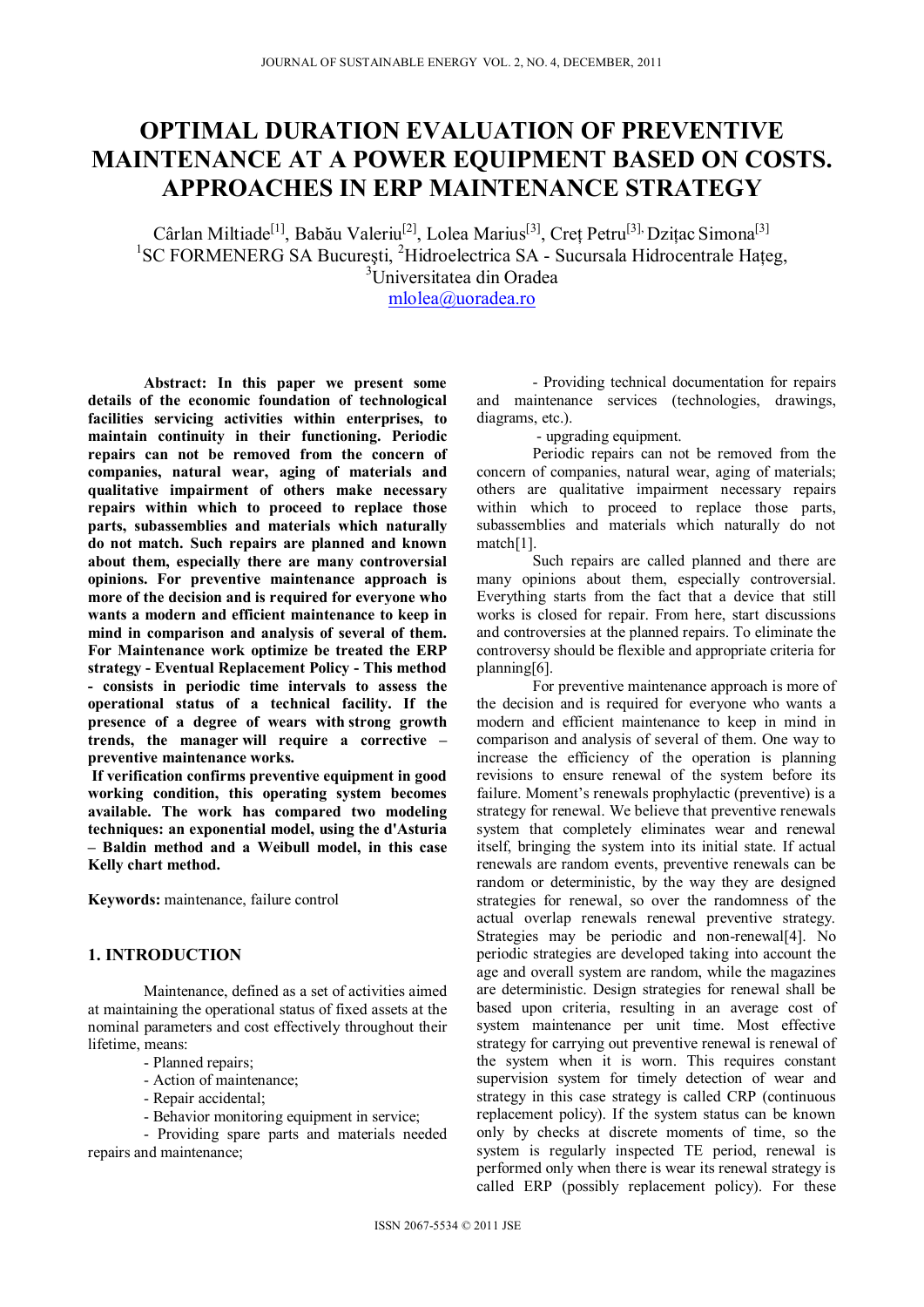strategies would be necessary knowledge of aging model (which is more difficult). However, reservation systems, the reliability function is a reserve jumps in moments of failure, such as wear increases sharply. This would correspond to the situation in which the renewal is made even if the system is not damaged but destroyed one or more reservations[5].

### **2. METHOD PRESENTATION**

Method d 'Asturias - Baldin consists in solving the equation $[1][4]$ :

$$
e^{\lambda T} - \lambda T = 1 + \lambda \frac{c_p}{c_d} \tag{1}
$$

Where:  $\lambda$  is the pace of equipment failures - [h-1]

T is the time interval between two consecutive preventive checks in [h]

 $c_p$  - cost of a preventive check - [monetary unit]

 $c_d$  -unit costs to remedy a fault condition [monetary units / unit time]

 Building on Mac - Laurin series the member of equation (1) and retaining the first three terms - the next higher order is insignificant, it holds[4]:

$$
1 + \frac{\lambda T}{1!} + \frac{\lambda^2 T^2}{2!} - \lambda T \cong 1 + \lambda \frac{c_p}{c_d} \tag{2}
$$

Expression is deduced optimal time interval between two consecutive preventive checks:

$$
T_0 = \sqrt{\frac{2}{\lambda} \cdot \frac{c_p}{c_d}}
$$
 (3)

For cost ratio  $c_p / c_d$ , French literature recommends a range indicative profile:

$$
c_p/c_d \in [0, 05, \dots, 0, 25]
$$
 (4)

### **3. NUMERICAL APPLICATIONS**

In this section the authors resolving two applications types applying numerical methods mentioned[1][4][5].

## **3.1. Case I**

Consider a 110 kV switch with reliability parameter,  $\lambda = 0.36 \cdot 10^{-4}$  h<sup>-1</sup>, and a report is estimated to cost  $c_p / c_d = 0.20$ ,  $c_p = 10$  m.u,  $c_d = 50$  m.u.

Obtain:

$$
T_o = \sqrt{\frac{2}{0.36 \cdot 10^{-4}} \cdot 0.20} \Rightarrow T_o \approx 105 \text{ ore}
$$

Average hourly cost of the practice of this ERP maintenance strategy is:

$$
\gamma(T_0) = \frac{c_p - [1 - R(t)]c_d}{\int_{0}^{T_0} R(t)dt}
$$
\n(5)

or 
$$
\gamma(T_0) = \frac{c_p - [1 - R(T_0)]c_d}{\frac{1}{\lambda}[1 - R(T_0)]}
$$
 (6)

and finally: 
$$
\gamma(T_0) = \frac{\lambda \{c_p - [1 - R(T_0)]c_d\}}{[1 - R(T_0)]}
$$
 (7)

Substituting the data of calculation results:

$$
\gamma(T_0) = \frac{0,34 \cdot 10^{-4} [10 - (1 - e^{-0,36 \cdot 10^{-4} \cdot 105}) \cdot 50]}{1 - e^{-0,36 \cdot 10^{-4} \cdot 105}}
$$
  
\n
$$
\Rightarrow \gamma(T_0) \approx 0,09372
$$

And the asymptotic level is:

$$
\gamma_{\infty} = \frac{c_{p} + c_{d}}{MTBF}
$$
 (8)

So:  $\gamma_{\infty} = 0.00216$ 

Figure 1 represents the evolution of function  $\gamma$  (T).



### **Fig.1 Diagram of function γ (T) - exponential model**

Kelly recommended method for Weibull model requires knowledge of the reliability parameters  $β$  and η characteristics of the relationship[2][5][8]:

$$
R = e^{-\left(\frac{t}{\eta}\right)^{\beta}}
$$
 (9)

γ parameter value is considered invalid. Optimal time interval between two preventive checks  $T_0$  is derived from the relation:

$$
T_0 = \chi \cdot \eta \tag{10}
$$

Where  $\chi$  is a quantity that is derived based on the parameter β obtained under the Weibull distribution and the ratio  $\gamma = c_d / c_p$ , based on Kelly diagram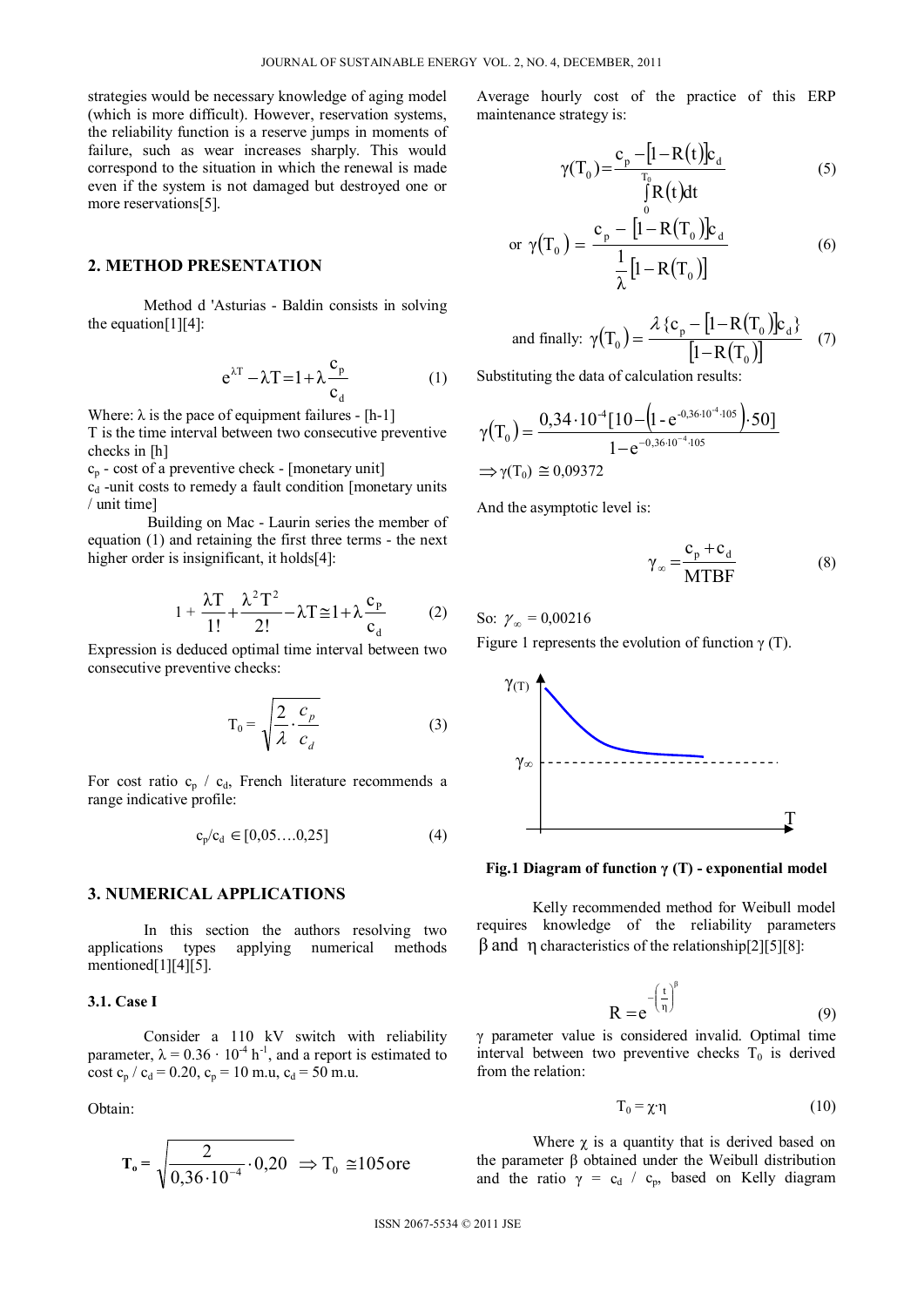represented in Figure 2. In that the parameter η, it is obtained from the relationship:

$$
MTBF = \eta \Gamma \left( \frac{1}{\beta} + 1 \right) \tag{11}
$$

Also, average hourly cost for Wibull model is obtained from the expression in simplified form:

$$
\gamma(T) = \frac{c_{p} - [1 - R(T)]c_{d}}{T}
$$
 (12)

and 
$$
\gamma_{\infty} = \frac{c_p + c_d}{T}
$$
 (13)



# **Tab.1 Values of function**  $\Gamma(1/\beta + 1)$

| β   | $\sigma\left(\frac{1}{\beta}+1\right)$ | β   | $\frac{1}{6}+1$<br>σΙ |
|-----|----------------------------------------|-----|-----------------------|
| 0,2 | 120,0000                               | 2,2 | 0,8856                |
| 0,3 | 9,2605                                 | 2,3 | 0,8859                |
| 0,4 | 3,3233                                 | 2,4 | 0,8865                |
| 0,5 | 2,0000                                 | 2,5 | 0,8873                |
| 0,6 | 1,5046                                 | 2,6 | 0,8882                |
| 0,7 | 1,2658                                 | 2,7 | 0,8893                |
| 0,8 | 1,1330                                 | 2,8 | 0,8905                |
| 0,9 | 1,0522                                 | 2,9 | 0,8917                |
| 1,0 | 1,0000                                 | 3,0 | 0,8930                |
| 1,1 | 0,9649                                 | 3,1 | 0,8943                |
| 1,2 | 0,9407                                 | 3,2 | 0,8957                |
| 1,3 | 0,9236                                 | 3,3 | 0,8970                |
| 1,4 | 0,9114                                 | 3,4 | 0,8984                |
| 1,5 | 0,9027                                 | 3,5 | 0,8997                |

| ,6  | 0,8966 | 3,6 | 0,9011 |
|-----|--------|-----|--------|
|     | 0,8922 |     | 0,9025 |
| l,8 | 0,8893 | 3,8 | 0,9038 |
| 9,  | 0,8874 | 3,9 | 0,9051 |
| 2,0 | 0,8862 | 4.U | 0,9064 |
|     | 0,8857 | *   | *      |
|     |        |     |        |

Figure 2 shows the graph of function  $\gamma$  (T) for this model.



**model** 

### **3.2 Case II**

Consider a power equipment with the following known parameters**:** 

### MTBF = 1500 h

 $β = 1,6$ 

Follows size  $\chi$  depending by β and c<sub>d</sub>/c<sub>p</sub> = 20  $\chi \approx 0,233$ 

and the parameter η is obtained from equation (11) and Table 2:

$$
\Gamma\left(\frac{1}{1,6}+1\right) = 0,8966
$$
\n
$$
\eta = \frac{1500}{0,8966} \implies \eta \approx 1673 \text{ [h]}
$$

Optimal value of time  $T<sub>o</sub>$  is deduced, according to the relation (10)

 $T_0$  = 0,233⋅1673  $\implies$  390 [h] Let  $c_p = 200$  m.u and  $c_d = 400$  m.u to obtain the report  $\gamma = 20$ , used previously (m.u = monetary units). Average hourly cost will be (equation 12):